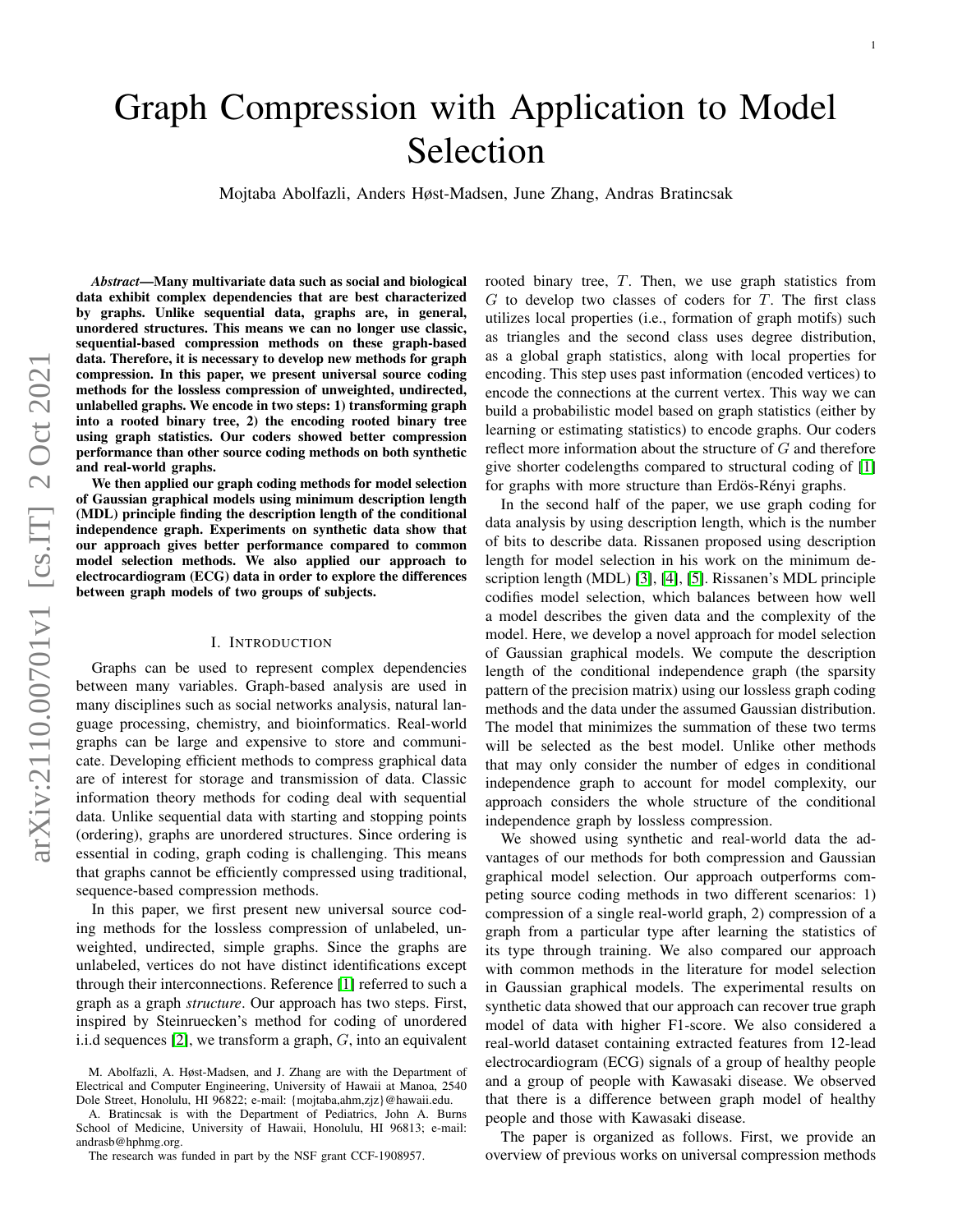for graphs in Section [I-A.](#page-1-0) In Section [II,](#page-1-1) we describe our approach for transforming a graph structure into a rooted binary tree and show that the compression of rooted binary tree is same as the compression of graph structure. Then, we introduce two classes of universal coders based on graph statistics and provide experimental results on synthetic and real-world graphs. In Section [III,](#page-7-0) we present the application of graph coding for model selection in Gaussian graphical models. We also give the performance results on synthetic data and then apply our approach to ECG data. We make concluding remarks and give some directions for future work in Section [IV.](#page-10-0)

#### <span id="page-1-0"></span>*A. Prior Work*

Graph compression is a relatively new area in source coding. References [\[6\]](#page-12-0), [\[7\]](#page-12-1), [\[8\]](#page-12-2), [\[9\]](#page-12-3) focused on the entropy analysis of graph compression. Other papers have provided practical graph compression algorithms. These algorithms can be designed for the compression of either unlabeled graph (i.e., graph structure) or labeled graph (i.e., encoding vertices labels together with graph structure). In the case of unlabeled graph, the decoder recovers a graph that is isomorphic to the input graph. In the case of labeled graph, the decoder recovers the exact graph (i.e., graph structure with labels) at the expense of longer codewords. In other words, encoding of unlabeled graphs benefits from isomorphism since there are different labeled graphs that have the same structure. Fewer bits are required, in general, to encode an unlabeled graph compared to a labeled graph with the same structure [\[1\]](#page-11-0).

Reference [\[1\]](#page-11-0) was the first study to develop a compression algorithm to reach the entropy of the distribution on unlabeled Erdös-Rényi graphs up to the first two terms. In [\[10\]](#page-12-4), two universal coding methods for arbitrary unlabeled graphs based on degree distribution and formation of triangles were introduced. The authors in [\[11\]](#page-12-5) presented asymptotically optimal structural compression algorithms for the compression of both unlabeled and labeled preferential attachment graphs. The compression of dynamic graphs generated by duplication model was studied in [\[12\]](#page-12-6). The authors developed algorithms for the compression of both unlabeled and labeled versions of such graphs. Reference [\[13\]](#page-12-7) introduced an algorithm for the compression of deep feedforward neural networks by modeling them as bipartite graph layers. An algorithm for the compression of sparse labeled graphs with marks on vertices and edges was introduced in [\[14\]](#page-12-8). A general survey on lossless graph compression methods can be found in [\[15\]](#page-12-9).

Previous compression methods are tailored to specific graph models and can perform poorly on other graph models or real-world graphs. Our approach provides a method to encode arbitrary unlabeled graph structures by building a probabilistic model based on graph properties (e.g., graph motifs and degree distribution). This general approach extracts more information from the graph structure than prior work and results in shorter codelength compared to other source coding methods.

The literature on model selection methods for Gaussian graphical models is rich. Existing methods can broadly fall into two main classes: information-based methods and resampling methods. Information-based methods, such as Bayesian information criteria (BIC) [\[16\]](#page-12-10), Akaike information criteria (AIC) [\[17\]](#page-12-11), and extended Bayesian information criteria (EBIC) [\[18\]](#page-12-12), select the best model based on the log-likelihood of the data and the complexity of Gaussian graphical model. To account for model complexity, these methods typically consider the number of edges from the conditional independence graph, G, induced by the Gaussian graphical model; while easy to obtain, this statistic gives only a rough approximation of the structure of G. In contrast, our approach for model selection is to choose the best model based on the description length of the G and the data when encoded with the resulting conditional independence graph [\[19\]](#page-12-13).

Resampling methods measure the performance on out-ofsample data by splitting the data into into a subset of samples for fitting and use the remaining samples to estimate the efficacy of the model. The most common method in this class is cross-validation (CV) [\[20\]](#page-12-14). Other methods are Generalized Approximate Cross-validation (GACV) [\[21\]](#page-12-15), Rotation Information Criterion (RIC) [\[22\]](#page-12-16), and Stability Approach to Regularization Selection (StARS) [\[23\]](#page-12-17). The major shortcoming of resampling methods is their high computational cost since they require to solve the problem across all sets of subsamples.

A key aspect of model selection in Gaussian graphical models is the structure of the conditional independence graph. Resampling methods overlook this aspect while informationbased methods only consider simple graph statistics such as the number of edges in the conditional independence graph. Our approach presents a different perspective to account for a more accurate model complexity. This relies on being able to compute the description length of the conditional independence graph, G, using our lossless graph compression methods.

## II. GRAPH COMPRESSION

<span id="page-1-1"></span>Consider an unweighted, undirected, simple, unlabeled graph  $G(V, E)$ , where V is the set of vertices and E is the set of edges. In this paper, we present a method to compress a graph structure inspired by Steinruecken's method for coding unordered i.i.d binary sequences [\[2\]](#page-11-1). We use the terms compression and coding interchangeably in this paper as they denote the same process. One can see our methods as extension of [\[1\]](#page-11-0) to take into account more graph structure. The general idea is to randomly pick a vertex,  $V_i \in V$ , and encode information about all the incident edges of  $V_i$ . A neighbor of  $V_i$  is then picked and the information about its incident edges are encoded. To implement this scheme, an unlabeled graph  $G$  is transformed into a rooted binary tree  $T$ . Each level of  $T$  associated with the vertex  $V_i$  from  $G$  to be encoded. An encoder is designed to encode  $T$ . A decoder will decode T without error to recover  $G(V, E)$ , which is identical to  $G(V, E)$  up to an automorphism of the nodes. In this paper, we introduce two broad classes of graph coders to efficiently encode the rooted binary tree T.

# *A. Definitions and Notation*

Let  $V_i$  denote the *i*th vertex in  $G$ . We will exclusively use *vertices* to refer to the nodes in G and *nodes* to refer to the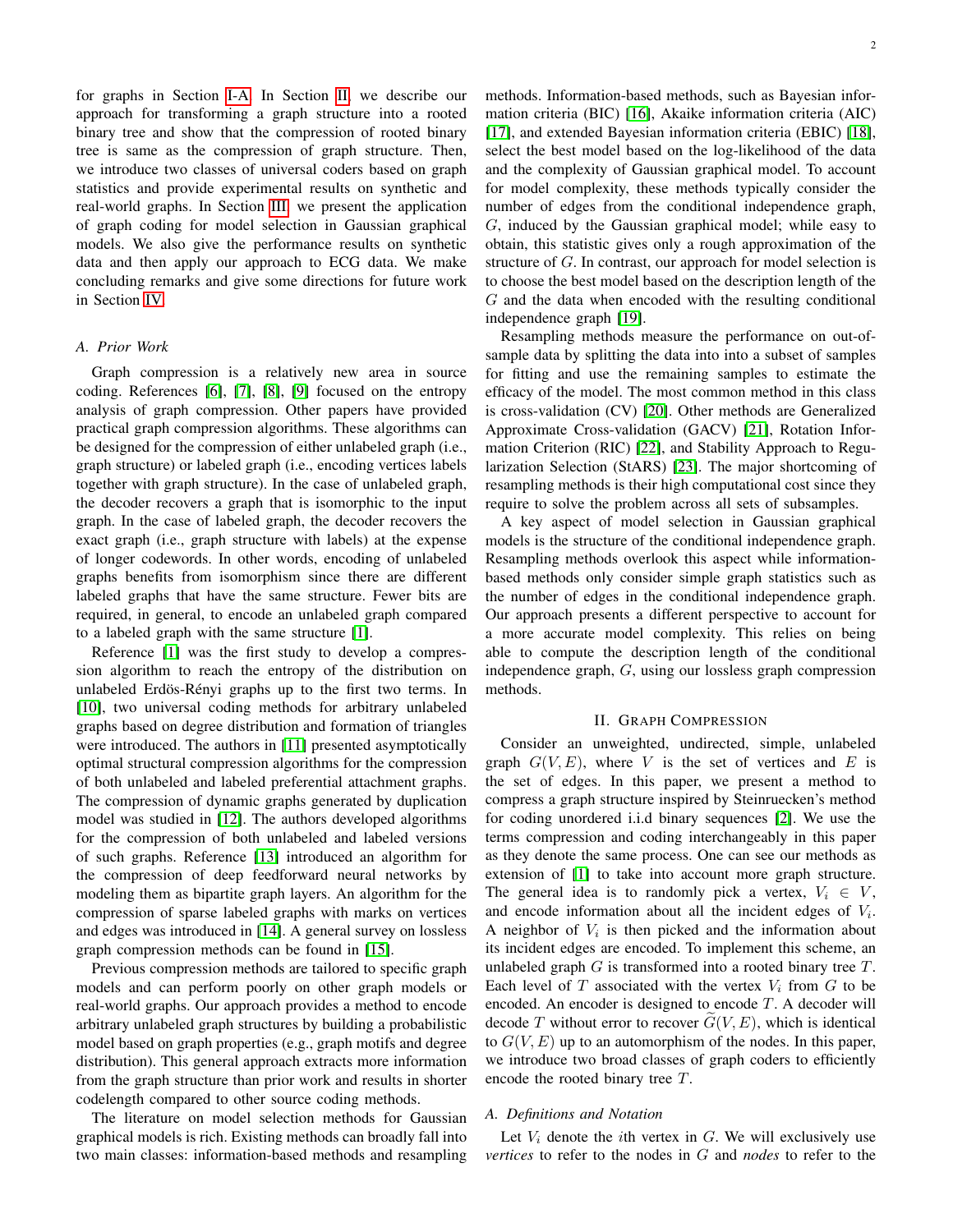nodes in T. The total number of vertices in G is  $|V|$ . Let  $V_i \leftrightarrow V_j$  denote an edge between vertices  $V_i$  and  $V_j$  in G. The degree of vertex  $V_i$  is the total number of vertices connected to  $V_i$ . The degree distribution  $P(k)$  is the probability distribution of degrees of vertices in  $G$  and is an often used statistics to differentiate between different classes of random graphs. The adjacency matrix of G is shown by  $A = [A_{ij}]$ , a  $|V| \times |V|$ matrix where  $A_{ij} = 1$  if there is an edge between  $V_i$  and  $V_j$ in G.

The structure of the rooted binary tree  $T$  is very important in the encoding process. We will divide the organization of  $T$ into different levels (also known as depth). Let  $[\ell, i]$  denote the *i*th node of the  $\ell$ -th level of T. Note that the root node is [0, 1]. Figure [2](#page-3-0) shows our naming convention for all the other nodes. A node in T will can contain multiple vertices from G. The cardinality of the node  $[\ell, i]$  is shown with  $|[\ell, i]|$ . By default,  $|[0, 1]| = |V|$ .

**Definition 1.** A node  $[\ell, i]$  is a *left node* if it is the left child of a node in level  $\ell - 1$ . In our convention, left nodes have odd index value i.

**Definition 2.** A node  $[\ell, i]$  is a *right node* if it is the right child of a node in level  $\ell - 1$ . In our convention, right nodes have even index value  $i$ .

**Definition 3.** For a level  $\ell$ , the *first nonempty node* refers to node  $[\ell, \alpha]$ :

$$
[\ell, \alpha] = \begin{cases} [\ell, 1], & \text{if } |[\ell, 1]| > 0 \\ [\ell, 2], & \text{otherwise.} \end{cases}
$$
 (1)

Often times, we may wish to explicitly refer to the parent or children node of  $[\ell, i]$ . We use  $[\ell, i]$ . parent to refer to the parent node of  $[\ell, i]$ . We use  $[\ell, i]$ . Left and  $[\ell, i]$ . right to refer to left and right child of node  $[\ell, i]$ . In the example tree shown in Figure [2,](#page-3-0) node  $[1, 1] = [2, 1]$ . parent, node  $[2, 3] = [1, 2]$ . Left, and node  $[2, 4] = [1, 2]$ . right.

Let  $\mathcal{R}([\ell, i])$  denote the path from node  $[\ell, i]$  to the root node. We find levels where  $\mathcal{R}([\ell, i])$  *and*  $\mathcal{R}([\ell, \alpha])$  both contain left nodes and store those levels in  $\mathcal{CI}([\ell, i])$ . We also find levels where  $\mathcal{R}([\ell, i])$  *or*  $\mathcal{R}([\ell, \alpha])$  contain left nodes and store those levels in  $\mathcal{I}([\ell, i])$ .

For example in Figure [2,](#page-3-0)  $\mathcal{R}([2,3]) = \{[2,3], [1,2], [0,1]\}$ and  $\mathcal{R}([2, 1]) = \{ [2, 1], [1, 1], [0, 1] \}$ . We can see that  $\mathcal{R}([2, 3])$ and  $\mathcal{R}([2,1])$  (node  $[2,1]$  refer to  $[2,\alpha]$ ) both have left nodes at level  $\ell = 2$  (i.e., nodes [2, 3] and [2, 1], respectively) and therefore, we get  $\mathcal{CI}([2,3]) = \{2\}$ . We can also verify that  $\mathcal{I}([2,3]) = \{1,2\}$  as node  $[1,1]$  is another left node in  $\mathcal{R}([2,1]).$ 

<span id="page-2-0"></span>

Figure 1: An example graph G with  $|V| = 7$ .

# *B. Transforming Graph* G *into Binary Tree* T

The rooted binary tree  $T$  is built by traversing the unlabeled graph  $G(V, E)$ . Each node in T corresponds to a set of vertices from  $G$ . The root node  $[0, 1]$  corresponds to the set of all the vertices, V. To build levels  $\ell = 1, \ldots, |V| - 1$  of the tree we pick a vertex  $V_{k(\ell)}$ ; we will specify shortly how it is picked. Vertex  $V_{k(\ell)}$  is removed from the set of vertices. The remaining vertices belonging to each node at level  $\ell - 1$  is split into two groups: the left node are all vertices connected to  $V_{k(\ell)}$ , and the right node contain those not connected to  $V_{k(\ell)}$ . Empty nodes are not split further. It is worth noting that the vertex  $V_{k(\ell)}$  is picked randomly from the first non-empty node at level  $\ell - 1$  $\ell - 1$ , i.e., node  $[\ell - 1, \alpha]$ . Figure 1 and Figure [2](#page-3-0) show an example of  $G(V, E)$  and its corresponding rooted binary tree representation, T, respectively. Since the order of nodes is irrelevant for the structure, here we have assumed  $V_{k(\ell)} = V_{\ell}$ .

Algorithm [1](#page-2-1) gives the pseudocode for transforming graph  $G$  into the rooted binary tree  $T$ . Note that hereafter, when we traverse a level in the rooted binary tree  $T$ , we start from the most left node and finish with the most right node at that level.

<span id="page-2-1"></span>

## *C. Encoding the Rooted Binary Tree* T

As we are only interested in coding the structure of  $G$  (i.e., vertices up to an automorphism), we do not need to explicitly encode the set of vertices corresponding to the nodes in T. It is sufficient to encode only the cardinality of nodes; we call the tree with cardinality as node values  $T$  (see Figure [3\)](#page-3-1). When we refer to encoding a node  $[\ell, i]$ , we are referring to encoding the value of the node.

Furthermore, we *only* need to encode the left nodes as the value of the siblings (i.e., right nodes) can be deduced given the value of the parent nodes. Consider a nonempty node  $[\ell, i]$ , we can see that

$$
|[\ell, i]| = \begin{cases} |[\ell, i].\text{left}| + |[\ell, i].\text{right}| + 1, \text{ if } [\ell, i] = [\ell, \alpha] \\ |[\ell, i].\text{left}| + |[\ell, i].\text{right}|, \text{ otherwise.} \end{cases}
$$
(2)

The reason for the discrepancy is because of our convention of always removing a vertex to encode at from the first nonempty node  $[\ell, \alpha]$  at each level.

It is easy to see that once the decoder has reconstructed the tree  $T$  and consequently  $T$ , one can reconstruct graph  $G$  isomorphic to the original graph  $G$ . The procedure is very similar to the one for transforming a graph into a binary tree. We start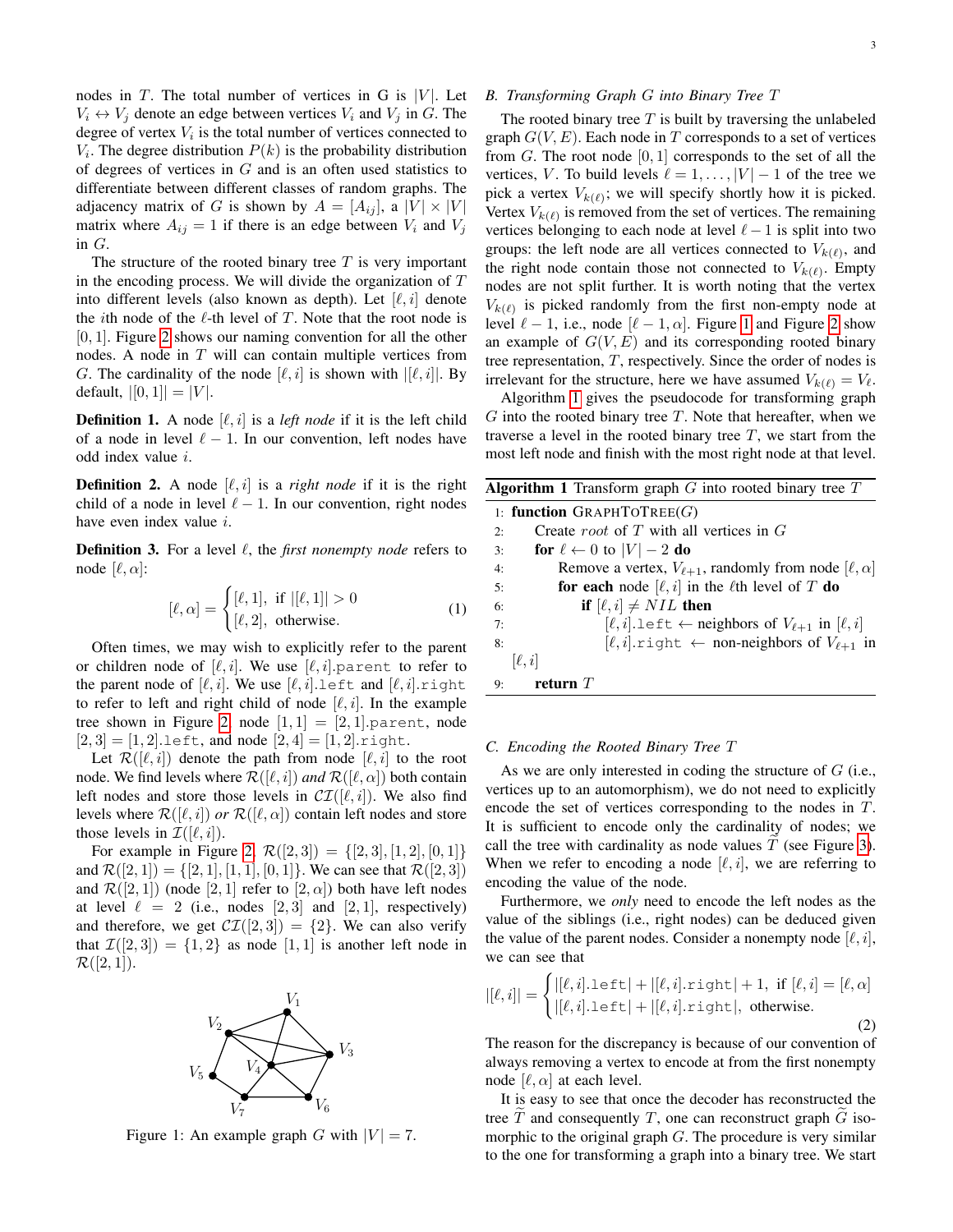<span id="page-3-0"></span>

Figure 2: Binary tree representation  $T$  of the example graph  $G$  in Figure [1.](#page-2-0) The root contains all vertices of  $G$  and next levels are built by branching into neighbors and non-neighbors of vertex  $V_i$  among each subset of vertices. The pair of  $[\ell, i]$  next to each node shows the level that the node belongs to,  $\ell$ , and the position of the node in that level i is determined by counting from the left to the right.

<span id="page-3-1"></span>

Figure 3: Transforming T in Figure [2](#page-3-0) into  $\tilde{T}$ . Each node's value represents the cardinality of the the corresponding node in T.

with  $|V|$  isolated vertices as determined by the cardinality of the root in T. Then for each level  $\ell = 1, \ldots, |V| - 1$ , we connect the vertex  $V_{\ell}$  to vertices in left nodes at level  $\ell$  of T. The resulted graph  $G$  is isomorphic to the original graph  $G$ .

The remaining problem now is encoding the values in the tree  $\overline{T}$ . The better the values can be predicted, the shorter the codelength. The encoder/decoder can predict the value either based on global properties of the graph (e.g., degree distribution), or based on local properties, which can depend only on the part of the tree  $\overline{T}$  already encoded/decoded. One such property is that  $|[\ell, i]|$  can only take on integer values  $0, 1, 2, \ldots, |[\ell, i].$  parent $|-1$ , if  $i = 1, 2$ or  $0, 1, 2, \ldots, |[\ell, i]$ . parent  $|,$  if  $i > 2$ .

It is important to realize that the properties used for encoding the tree  $T$  should be properties of the original graph, since they presumably have statistical significance. As an example, if the original graph is modeled as Erdös-Rényi [\[24\]](#page-12-18), it is easy to see that the node values are binomially distributed,  $Binom(N, p)$ , where

<span id="page-3-2"></span>
$$
N = \begin{cases} |[\ell, i].\text{parent}| - 1, & \text{if } i = 1, 2\\ |[\ell, i].\text{parent}|, & \text{if } i > 2. \end{cases}
$$
 (3)

The encoder uses the global property  $p$ , which must be known by the decoder. In universal coding, this can be transmitted to the decoder initially. Section [II-F](#page-6-0) outlines how to calculate and encode global properties. We call this approach IID coder, as it is based on the i.i.d property of the Erdös-Rényi graph. It is about equivalent to the approach introduced in [\[1\]](#page-11-0) for the compression of Erdös-Rényi graphs. The pseudocode for IID coder is shown in Algorithm [2.](#page-4-0)

In practice, Erdös-Rényi graphs are not good models for real-world graphs as edges are usually not independent [\[25\]](#page-12-19). Therefore, we would like to use more advanced graph properties. We classify our coding methods broadly into two classes: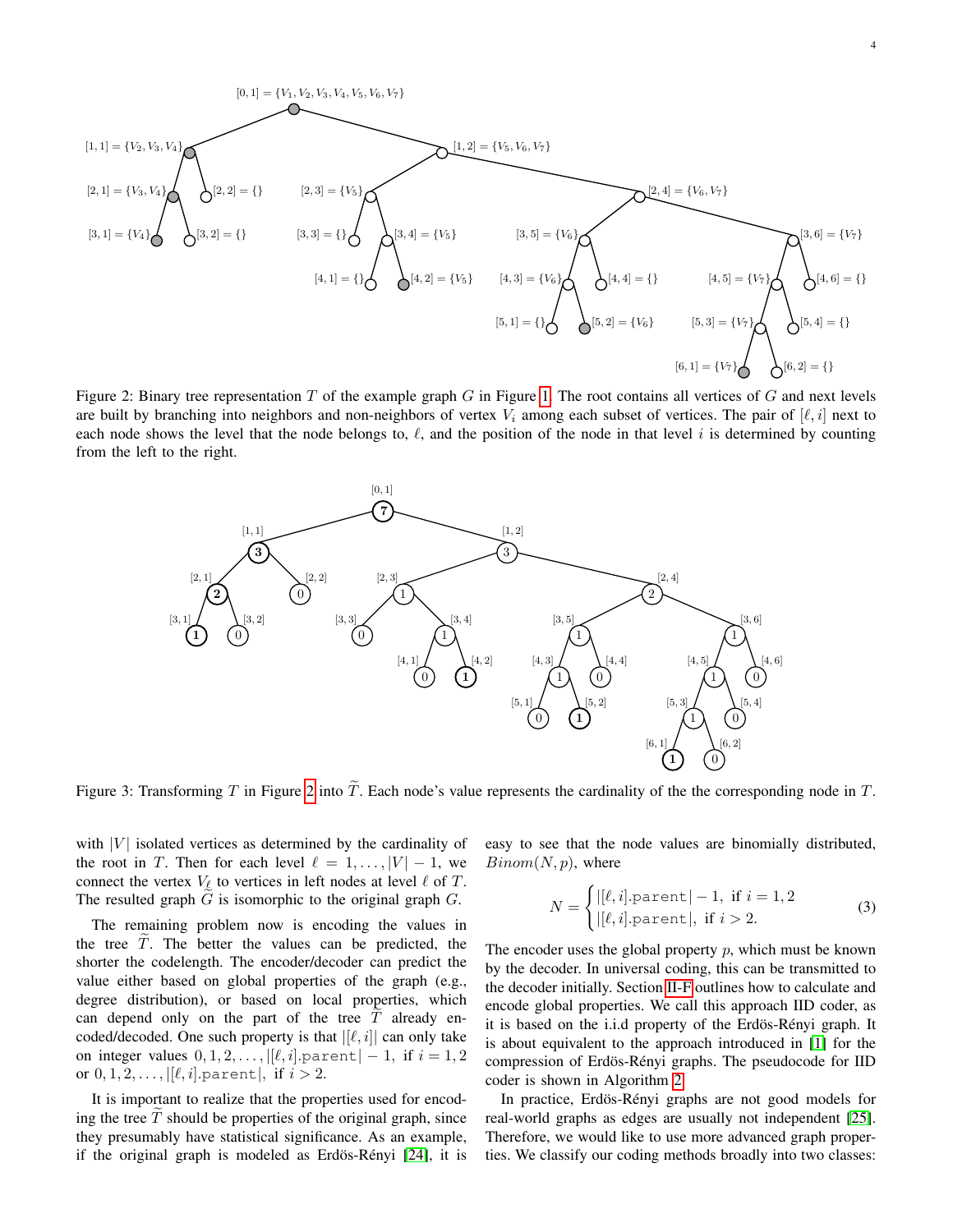## <span id="page-4-0"></span>Algorithm 2 Encode  $T$  with IID coder

|    | 1: function $ENCODEIID(T, p)$                     |
|----|---------------------------------------------------|
| 2: | Encode $ [0,1] $ via a positive integer encoder   |
| 3: | for $\ell \leftarrow 1$ to $ V  - 1$ do           |
| 4: | for each left node $[\ell, i]$ do                 |
| 5: | Encode $ [\ell, i]  \sim Binom(N, p)$ with N from |
|    | (3)                                               |

1) Node-by-Node Coder and 2) Level-by-Node Coder. In Node-by-Node Coder, we still use binomial distribution; however, the edge probability,  $p$ , will depend on local properties (i.e., graph motifs) in  $G(V, E)$ . In Level-by-Node Coder, we use the degree distribution of  $G(V, E)$  as a global property of graph to encode the values of all left nodes in level  $\ell$  of  $T$  at the same time.

The value of a left node in  $\widetilde{T}$  can equivalently be seen as a count of *edges* of the original graph. Since only the *number* of edges are encoded, any local property used for encoding must be shared by all edges in a left node. Equivalently, any property of the original graph used for encoding must be convertible to a property of the tree  $T$ . In other words, we convert the original graph  $G(V, E)$  into the tree T, and any properties that we want to use for coding must then become properties purely of  $T$ . We will describe this with more details for each class of coders.

#### *D. Class 1: Node-by-Node Coder*

For Node-by-Node Coders, we will traverse  $\widetilde{T}$  back to the root to determine the existence of certain motif structures in G. This will help us to better encode graphs that are not Erdös-Rényi as in these cases, edges are not independent of one another.

*1) Coding of Triangles :* The first Node-by-Node Coder we consider is the triangle coder. The triangle coder results in shorter codelength for graph classes that induce more triangle structures such as scale-free graphs. A triangle is a cycle graph with three nodes, which is also a 3-clique. Statistics about triangles are often used to characterize graphs [\[26\]](#page-12-20).

First, we describe how to deduce the existence of triangles in  $G$  from the structure of  $T$ . We know that the set of vertices corresponding to a left node  $[\ell, i]$  are connected to the vertex  $V_{\ell}$ . We can also deduce if there are edges between the set of vertices corresponding to the left node  $[\ell, i]$  and the vertex  $V_{\ell-i}, i = 1, \ldots, \ell-1$ . For that, we look at the ancestor of node  $[\ell, i]$  in level  $\ell - i$ . If it is a left node, then the set of vertices corresponding to the left node  $[\ell, i]$  are connected to the vertex  $V_{\ell-i}$ . To have a triangle, there must be an edge between  $V_{\ell}$ and  $V_{\ell-i}$ . It can be verified if the ancestor of  $[\ell-1, \alpha]$  at level  $\ell-i$  is a left node. If that is the case, we can deduce a triangle forms between any of vertices corresponding to the left node  $[\ell, i], V_\ell$ , and  $V_{\ell-i}$ . For example, consider node  $[4, 3] = \{V_6\}$ in Figure [2.](#page-3-0) Since node  $[4,3]$  is a left node in level 4, there is an edge between  $V_6$  and  $V_4$ . We can see that  $V_6$  is also connected to  $V_3$  because its ancestor in level 3 (i.e., node [3, 5]) is a left node. We can also verify that  $V_4$  and  $V_3$  are connected since node [3, 1] (i.e., node [3,  $\alpha$ ]) is a left node at level 3 and therefore, connected to  $V_3$ . Considering all these connections, we can deduce that  $V_6$ ,  $V_4$ ,  $V_3$  form a triangle subgraph in  $G$ . We can use the formation of triangles to encode the nodal values in  $T$  as follows.

Similar to IID coder, we use binomial distribution. However, the triangle coder chooses between two binomial distributions:  $Binom(N, \tilde{p}_{\triangle})$  or  $Binom(N, p_{\triangle})$ , where N is given by equation [\(3\)](#page-3-2). We decide between these two distributions with the help of  $\mathcal{CI}([\ell, i].$  parent). Consider a left node  $[\ell, i]$ , the coder will use  $Binom(N, p_{\triangle})$  to encode its value if  $CI([\ell, i].$  parent) has at least one element. Note that  $\mathcal{CI}([\ell, i].$  parent) represents levels where  $\mathcal{R}([\ell, i].$  parent) and  $\mathcal{R}([\ell-1, \alpha])$  both contain left nodes. It means that vertices corresponding to left node  $[\ell, i]$  and  $V_{\ell-1}$  are both connected to vertex  $V_{\ell'}, \ell' \in \mathcal{CI}([\ell, i].$ parent, and therefore, triangle forms among these vertices in G. When  $\mathcal{CI}([\ell, i].$  parent) is empty, we encode  $[\ell, i]$  with  $Binom(N, \widetilde{p}_{\triangle})$  as no triangle exists among these vertices in G. The psuedocode for the triangle coder is given in Algorithm [3.](#page-4-1)

<span id="page-4-1"></span>

| <b>Algorithm 3</b> Encode $T$ with triangles from Class 1                    |  |  |  |  |  |  |  |  |  |  |
|------------------------------------------------------------------------------|--|--|--|--|--|--|--|--|--|--|
| 1: function ENCODETRIANGLES $(T, \{\widetilde{p}_{\wedge}, p_{\triangle}\})$ |  |  |  |  |  |  |  |  |  |  |
| Encode $ [0, 1] $ via a positive integer encoder<br>2:                       |  |  |  |  |  |  |  |  |  |  |
| for $\ell \leftarrow 1$ to $ V  - 1$ do<br>3:                                |  |  |  |  |  |  |  |  |  |  |
| for each left node $[\ell, i]$ do<br>4:                                      |  |  |  |  |  |  |  |  |  |  |
| if $ \mathcal{CI}([\ell, i].$ parent)   > 0 then<br>5:                       |  |  |  |  |  |  |  |  |  |  |
| Encode $ [\ell, i]  \sim Binom(N, p_{\wedge})$<br>6:                         |  |  |  |  |  |  |  |  |  |  |
| else<br>7:                                                                   |  |  |  |  |  |  |  |  |  |  |
| Encode $ [\ell, i]  \sim Binom(N, \widetilde{p}_{\wedge})$<br>8:             |  |  |  |  |  |  |  |  |  |  |
|                                                                              |  |  |  |  |  |  |  |  |  |  |

*2) Coding with the number of common neighbors:* In a triangle subgraph, two connected vertices share a single common neighbor. But it may be that two vertices share multiple common neighbors as there is usually a correlation between having an edge between two vertices and the number of their common neighbors. This property is used for link prediction in complex networks [\[27\]](#page-12-21), [\[28\]](#page-12-22). Therefore, we can generalize the triangle encoder to encoding with  $m$  common neighbors. Instead of using  $\widetilde{p}_{\Delta}$  or  $p_{\Delta}$  to parameterize the binomial distribution, we can use  $p_{\wedge^{(m)}}$  where m denote the number of common neighbors (note that  $p_{\wedge^{(0)}}$  is the same as  $\tilde{p}_{\Delta}$  in coding with triangles). In other words, we find how many edges exist between any vertex corresponding to left node  $[\ell, i]$  and vertex  $V_\ell$  and utilize it as statistics that built the graph. The number of common neighbors can range from 0 to the maximum degree of a vertex in  $G$ , which we denote by  $d_{max}$ .

The way we encode nodal values of  $\overline{T}$  with this coder is as follows. For a left node  $[\ell, i]$ , we look at the cardinality of  $\mathcal{CI}([\ell, i].$  parent). It tells us how many vertices already encoded exist that any of vertices corresponding to  $[\ell, i]$  and  $V_\ell$ are both connected to them. This determines which parameter to pick for binomial distribution.

*3) Coding over 4-node motifs:* We can explore motifs of larger sizes in G to develop new coders. However, computational cost can be a limiting factor. Here, we are interested to extend coding to motifs of size 4 vertices. Figure [4](#page-5-0) illustrates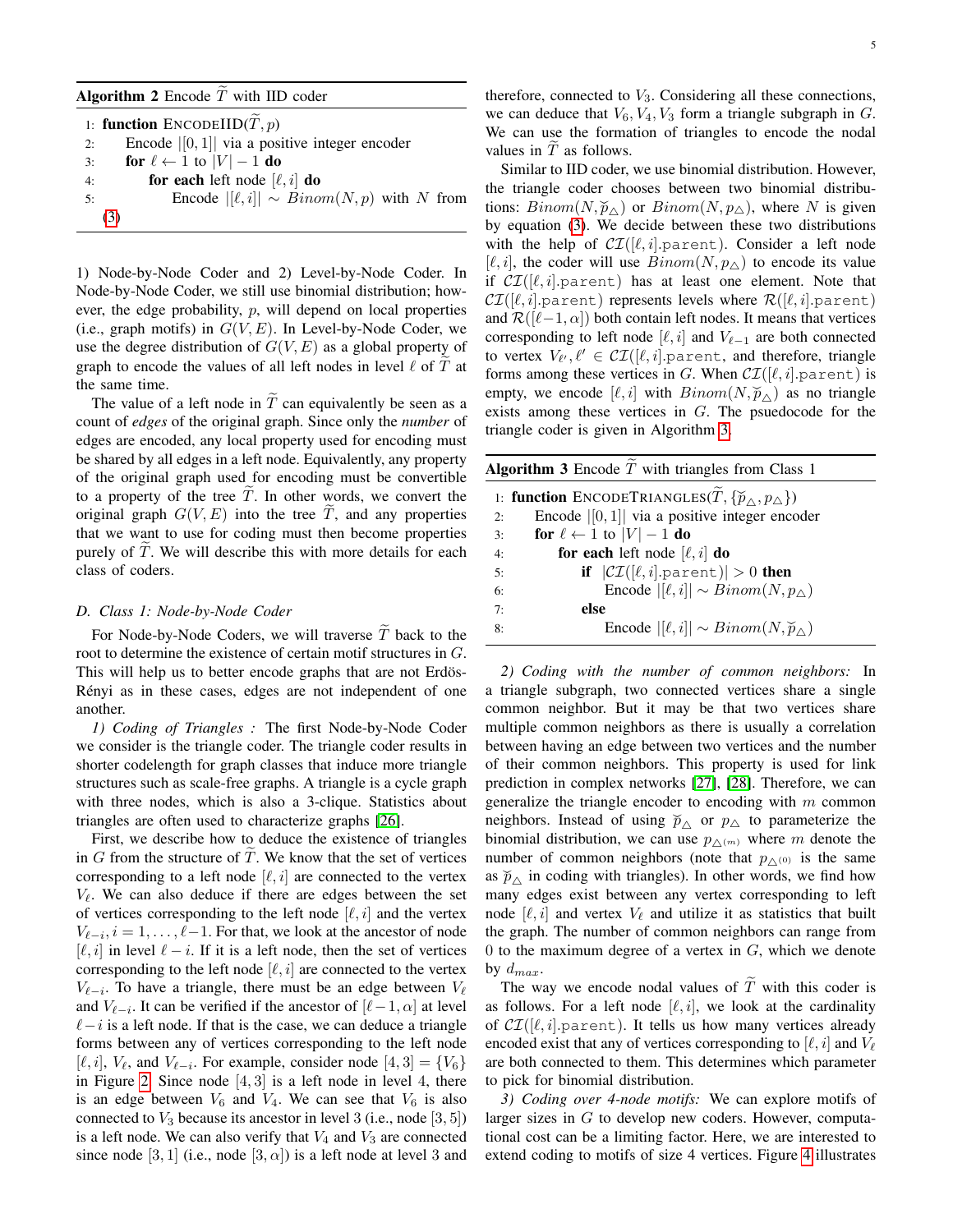motifs that we look for. Note that the priority starts with 4 clique. If 4-clique does not exist, then we look for doubletriangle, and finally 4-cycle. Each of these motifs can be encoded with  $p_{\boxtimes}$ ,  $p_{\boxtimes}$ , and  $p_{\square}$ , respectively. If none of them exist, then we encode left node  $[\ell, i]$  using  $\widetilde{p}_{\square}$ .

<span id="page-5-0"></span>

Figure 4: Motifs of interest over four vertices with three realizations for double-triangle.

As we mentioned earlier, we find the appropriate parameter to encode nodal values of  $\tilde{T}$  by looking at the structure of encoded/decoded part of tree  $\tilde{T}$  up to that point. Depending on the cardinality of  $CI([\ell, i].$  parent), different cases are possible:

- $|\mathcal{CI}([\ell, i].$  parent) $|\geq 2$ : For any pair  $\ell_1$  and  $\ell_2$  in  $\mathcal{CI}([\ell, i].$  parent) where  $\ell_1 < \ell_2$ , we check to see if we can find a case in which the first nonempty node in level  $\ell_2$  (i.e.,  $[\ell_2, \alpha]$ ) lies in the left subtree of the tree rooted at each node in level  $\ell_1$ . If such a case exists, we use  $Binom(N, p_{\boxtimes})$  to encode the value of  $[\ell, i]$ . Otherwise, the configuration 3 of double-triangle in Figure [4](#page-5-0) occurred; thus, we use  $Binom(N, p_{\mathbb{S}})$ .
- $|\mathcal{CI}([\ell, i].$  parent  $]=1$ : Two cases are possible
	- For the first nonempty node in level  $\ell_1, \ell_1 \in$  $\mathcal{CI}([\ell, i].$  parent), and node  $[\ell-1, \alpha]$ , we check to see if  $\mathcal{R}([\ell_1, \alpha])$  and  $\mathcal{R}([\ell-1, \alpha])$  contain a left node at the same level. If such a node exists, the configuration 1 of double-triangle in Figure [4](#page-5-0) occurred; thus, we use  $Binom(N, p_{\overline{N}}).$
	- For node  $[\ell_1, \alpha]$  and  $[\ell, i]$ . parent, we check to see if  $\mathcal{R}([\ell_1, \alpha])$  and  $\mathcal{R}([\ell, i].$  parent) contain a left node at the same level. If such a node exists, the configuration 2 of double-triangle in Figure [4](#page-5-0) occurred; thus, we use  $Binom(N, p_{\mathbb{Z}}).$
- $|\mathcal{CI}([\ell, i].\text{parent})| = 0$  : First, we need to find  $\mathcal{I}([\ell, i].$ parent) which contains all the levels that  $\mathcal{R}([\ell, i].$  parent) or  $\mathcal{R}([\ell - 1, \alpha])$  have left nodes. For  $|\mathcal{I}([\ell, i].$  parent) > 1 and any pair  $\ell_1$  and  $\ell_2$  in  $\mathcal{I}([\ell, i].$  parent) where  $\ell_1 < \ell_2$ , we look for a case in which the first nonempty node in level  $\ell_2$  (i.e.,  $[\ell_2, \alpha]$ ) lies in the left subtree of the tree rooted at any node in level  $\ell_1$ . If such a case exists, we use  $Binom(N, p)$  to encode the value of  $[\ell, i]$ .
- If none of the abovementioned cases occurred, we use Binom( $N$ ,  $\widetilde{p}_{\square}$ ) to encode the value of [ $\ell$ , *i*].

Due to similarity, we skip the pseudocode for this coder to avoid repetition.

# *E. Class 2: Level-by-Node Coder*

One important graph statistics is the degree distribution  $P(k)$ . Class 2 coders utilize the degree distribution in addition to graph motifs presented in Class 1 coders to efficiently encode  $T$ .

For a given level,  $\ell$ , in T, Class 1 coders encode the value of each left node (and deduces the value of the right node) independently of one another. Class 2 coders on the other hand, utilize the degree distribution to encode the values of left nodes at the same level altogether.

The number of left nodes encountered in  $\mathcal{R}([\ell-1,\alpha])$ ,  $\check{k}$ , is equal to the number of edges,  $V_{\ell} \leftrightarrow V_{\ell-i}, i = 1, \dots, \ell - 1$ , in G. We know that the degree of vertex  $V_\ell$  is lower bounded by  $\vec{k}$ . The sum of the values of left nodes in level  $\ell$  is  $k - \vec{k}$ , where k is the degree of vertex  $V_\ell$ . We can use this relationship to encode all the left nodes in level  $\ell$  of  $T$  at the same time.

Encoding with Class 2 entails two steps. First, we need to send the degree of  $V_\ell$ . Then, we send the conditional probability of seeing specific values for left nodes at level  $\ell$  conditioned on their summation to be  $k - \ell$ .

For the first step, we use the degree distribution  $P(k)$  and the fact that  $k \geq \check{k}$ . Thus, we encode the degree of  $V_{\ell}$  with

<span id="page-5-1"></span>
$$
P(k|k \ge \breve{k}) = \frac{P(k)}{\sum\limits_{j \ge \breve{k}} P(j)}.
$$
 (4)

One should notice that at the time of decoding a given level, the decoder knows  $\vec{k}$  based on the tree up that point and thus, it can calculate [\(4\)](#page-5-1). Now, the decoder can compute the summation of the left nodes' values at level  $\ell$  with

<span id="page-5-2"></span>
$$
\sum_{i \text{ is odd}} |[\ell, i]| = k - \check{k}.\tag{5}
$$

Let  $[\ell, N_{\ell}]$  denote last left node in level  $\ell$ . To encode left nodes' values in level  $\ell$ , we need to compute the joint probability of observing specific values for left nodes at level  $\ell$  (i.e., left nodes take values  $|[\ell, 1]|, \ldots, |[\ell, N_\ell]|$  respectively) conditioning on their summation being equal to [\(5\)](#page-5-2).

<span id="page-5-3"></span>
$$
P(|[\ell, 1]|, \dots, |[\ell, N_{\ell}]| \Big| \sum_{i \text{ is odd}} |[\ell, i]| = k - \breve{k})
$$
  
= 
$$
\frac{P(|[\ell, 1]|, \dots, |[\ell, N_{\ell}]|)}{P(\sum_{i \text{ is odd}} |[\ell, i]| = k - \breve{k})}
$$
  
= 
$$
\frac{\prod_{i=1}^{N_{\ell}} P(|[\ell, i]|)}{P(\sum_{i \text{ is odd}} |[\ell, i]| = k - \breve{k})},
$$
 (6)

where the numerator is the joint probability of observing  $|[\ell, 1]|, \ldots, |[\ell, N_{\ell}]|$  as the values of left nodes and the denominator is the probability corresponding to all configurations with the same summation for left nodes' value,  $k - \dot{k}$ . By independent assumption on the values of left nodes, the joint probability distribution  $P(||\ell, 1||, \ldots, ||\ell, N_\ell||)$  will reduce to the product of individual probabilities.

Assuming the independence assumption, two cases are possible: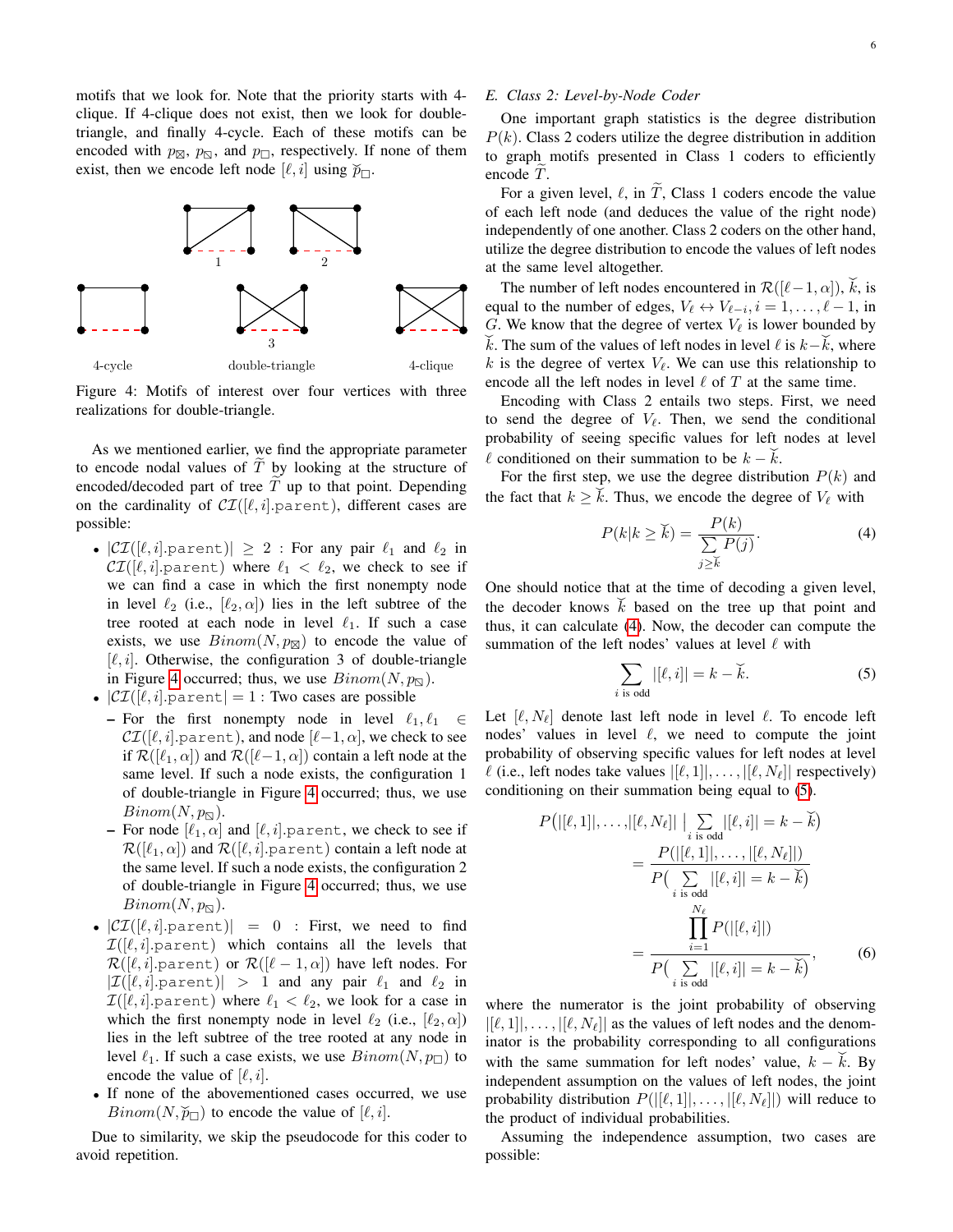1) *Identically distributed:* This case happens when we want to compute [\(6\)](#page-5-3) using IID coder. Then, the probability of success is the same for all probabilities and the problem reduces to a counting problem. We can encode the values of left nodes using the probability distribution

$$
P\left(||\ell, 1||, \ldots, |[\ell, N_{\ell}]|| \big| \sum_{i \text{ is odd}} |[\ell, i]| = k - \breve{k}\right)
$$
\n
$$
= \frac{\prod_{i \text{ is odd}} \left( \frac{|[\ell, i]| + |[\ell, i + 1]|}{|[\ell, i]|} \right)}{\left(\sum_{i \text{ is odd}} |[\ell, i]| \right)}
$$
\n
$$
= \frac{\prod_{i \text{ is odd}} \left( \frac{|[\ell, i]| + |[\ell, i + 1]|}{|[\ell, i]|} \right)}{\left(\sum_{i \text{ is odd}} |[\ell, i]| - |\ell, i + 1|\right)}
$$
\n
$$
= \frac{\prod_{i \text{ is odd}} \left( \frac{|[\ell, i]| + |[\ell, i + 1]|}{|[\ell, i]|} \right)}{\left(\sum_{i} |[\ell, i]| \right)}.
$$
\n(7)

2) *Not identically distributed:* If we use any other coders except IID coder, then different left nodes in the same level *do not* have the same parameter for encoding. For example as we showed with the triangle coder from Class 1, node [2, 1] in Figure [3](#page-3-1) would be encoded with  $p_{\Delta}$  while i, node [2, 3] would be encoded with  $\widetilde{p}_{\Delta}$ . To take this into account, we need to encode the values of left nodes using the following probability distribution

$$
P\big(|[\ell,1]|,\ldots,|[\ell,N_{\ell}]|\Big| \sum_{i \text{ is odd}} |[\ell,i]| = k - \breve{k}\big) = \frac{\prod_{i \text{ is odd}} \binom{|[\ell,i]|+|[\ell,i+1]|}{|[\ell,i]|} \theta^{|[\ell,i]|}(1-\theta)^{|[\ell,i+1]|}}{P\big(\sum_{i \text{ is odd}} |[\ell,i]| = k - \breve{k}\big)},
$$
(8)

where  $\theta$  is the relevant parameter for each left node in the tree  $\tilde{T}$  (e.g.,  $p_{\triangle}$  or  $\tilde{p}_{\triangle}$  when using triangles for coding). The denominator in [\(8\)](#page-6-1) is a generalized version of binomial distribution called Poisson binomial distribution [\[29\]](#page-12-23). It is defined as the sum of independent binomial distributions that are not necessarily identically distributed. Due to the involvement of different probabilities, calculation of denominator in [\(8\)](#page-6-1) can be cumbersome. To resolve this, some methods were proposed in the literature. Re-cursive methods were developed in [\[30\]](#page-12-24), [\[31\]](#page-12-25) that can compute the denominator in [\(8\)](#page-6-1) in  $O((k - \breve{k}) \sum_i |[\ell, i]|)$ time. We pay this extra computational cost to have a more efficient coder since the entropy of Poisson binomial distribution is bounded above by the entropy of binomial distribution with the same mean [\[32\]](#page-12-26). The pseudocode to encode with Class 2 is given in Algorithm [4.](#page-6-2)

# <span id="page-6-0"></span>*F. Calculation and Encoding of Statistics*

We consider encoding in two scenarios: learned coding, and universal coding. In learned coding, we are given a set of training graphs  $\{G_1, \ldots, G_N\}$  of a particular class and have to learn local and global statistics; these statistics, then, are

<span id="page-6-2"></span>

| Algorithm 4 Encode $T$ with Class 2 |  |
|-------------------------------------|--|
|                                     |  |

|    | 1: function $ENCODE CLASS2(T)$                                                |
|----|-------------------------------------------------------------------------------|
| 2: | Encode $ [0, 1] $ via a positive integer encoder                              |
| 3: | for $\ell \leftarrow 1$ to $ V  - 1$ do                                       |
| 4: | $\breve{k} \leftarrow$ Number of left nodes in $\mathcal{R}([\ell-1,\alpha])$ |
| 5: | $\hat{k} \leftarrow$ Summation of left nodes' values in level $\ell$          |
| 6: | $k \leftarrow \check{k} + \hat{k}$                                            |
| 7: | Encode $k$ with (4)                                                           |
| 8: | $P \leftarrow$ Compute (6)                                                    |
| 9: | $Encode$ $P$                                                                  |
|    |                                                                               |

shared to both encoder and decoder. In universal coding, there is no training set and the encoder encodes a single graph. It also has to communicate to the decoder what is the statistics. Below we describe calculation and communication of statistics for each of these scenarios.

*1) Learned Coding:* For learned coding, we need to learn statistics from a set of training graphs. To do that, each statistic is calculated by taking an average over the same statistic in the training set. The edge probability  $p$  in coding with IID coder can be estimated by the average degree. Other edge statistics are more tricky and should reflect the procedure used for encoding the graph. It means that we cannot simply count the number of triangles in a graph to compute  $p_{\Delta}$ . The reason is when we want to encode a graph with triangles, we look for the formation of a triangle in a specific way forced by the coding algorithm as described earlier. Thus, we need to transform each graph  $G_i$  from the training set into its rooted binary tree representation  $T_i$  and find statistics with coding algorithm. To estimate  $p_{\Delta}$  and  $\widetilde{p}_{\Delta}$ , we traverse each  $T_i$  the same way we did for coding and divide the tree's nodes into those coded with  $p_{\Delta}$  and those coded with  $\widetilde{p}_{\Delta}$ . To estimate each of  $p_{\Delta}$ what  $p_{\Delta}$  and those voiced what  $p_{\Delta}$ . To estimate each of  $p_{\Delta}$  and  $\tilde{p}_{\Delta}$ , we compute the ratio of the summation of left nodes' values to the summation of left and right nodes' values in that group. The average over all  $T_i$  gives the estimation for  $p_{\Delta}$ and  $\check{p}_{\Delta}$ . The same recipe is used to estimate edge statistics for common neighbors and 4-node motifs.

<span id="page-6-1"></span>The estimation of degree distribution in Class 2 is straightforward. It can be estimated through the histogram. We compute the degree distribution for each graph in the training set and the final degree distribution is estimated by taking average over them.

*2) Universal Coding:* For encoding average degree in IID coder, we can send the number of edges  $|E|$  in G. The number of bits required to encode the number of edges is about  $\log \frac{n(n-1)}{2} \approx 2 \log n$  bits. Once the decoder knows the number of edges, it can compute the parameter of IID coder, p, with

$$
p = \frac{2|E|}{n(n-1)}.
$$

For other local statistics, we use sequential estimation best outlined in [\[33,](#page-12-27) Section 13.2]. For example in coding with triangles, we use sequential estimation of  $p_{\Delta}$  and  $\widetilde{p}_{\Delta}$ , specifically the KT estimator [\[34\]](#page-12-28), [\[35\]](#page-12-29), which is

$$
\hat{p} = \frac{n_1 + \frac{1}{2}}{n_1 + n_0 + 1},
$$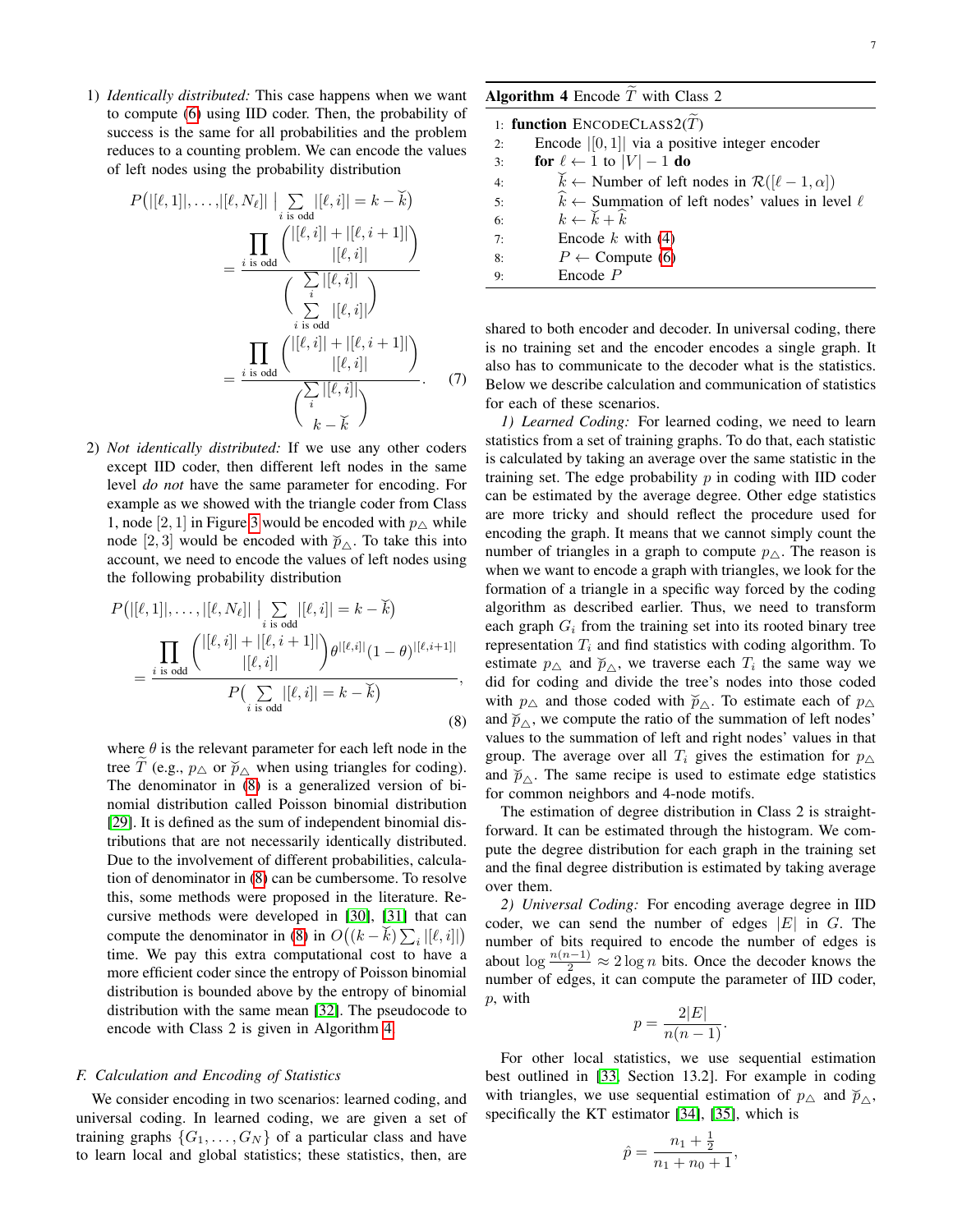where  $n_1$ ,  $n_0$  are the summation of left and right nodes' values previously coded in the rooted binary tree, respectively. One should note that the procedure for updating the probabilities  $p_{\Delta}$  and  $\widetilde{p}_{\Delta}$  is different for each class. For Class 1 coders, the probabilities will be updated after coding each node of the rooted binary tree. However, for Class 2 coders, the probabilities will be updated after coding each level. The reason is that all nodes at the same level will be encoded together. To estimate statistics for common neighbors and 4 node motifs, we utilize similar sequential approach used for the estimation of  $p_{\Delta}$  and  $\tilde{p}_{\Delta}$ .

For the degree distribution, we calculate the degree histogram for the whole graph, and use this for coding. The degree of a node is between 0 and  $n-1$ . We can therefore think of the degree histogram as putting each of the  $n$  (unlabeled) nodes into one of n buckets, and encoding this can be done by encoding the counts in the buckets. The number of possible configurations is a standard problem in combinatorics:  $\binom{2n-1}{n}$ , which can be transmitted with

$$
\log {2n-1 \choose n} = nH\left(\frac{n}{2n-1}\right) + \frac{1}{2}\log\frac{2n-1}{n^2} + c
$$

$$
\approx n - \frac{1}{2}\log n \text{ bits } (|c| \le 2).
$$

Hereinafter, in our experiments, we use the above mentioned approach to calculate and communicate local and global statistics of graphs.

#### *G. Experiments*

We consider two cases for experiments: 1) using learned coding to encode a graph of the same class of training set, 2) using universal coding to encode a single graph. In the former case, we generate synthetic data for different classes of graphs, whereas in the later case we measure the performance on real-world graphs. We evaluate the performance of our coding methods versus IID coder and also compare the performance of Class 1 and Class 2 against each other.

For learned coding, we first need to learn statistics for coders. We considered different classes of graphs in our experiments. In all cases, learning was done on 50 graphs. Then, we used those statistics from the training to encode a test graph of the same type. The results are shown in Figure [5.](#page-8-0) As expected, for Erdös-Rényi graph, IID coder is efficient and all other coders do not offer an improvement. However, for Barabási-Albert and Watts Strogatz graphs, our proposed coders outperform IID coder by a significant margin. One can observe that coders in Class 2 have shorter codelength than their counterparts in Class 1. For Barabási-Albert graph, all encoders in Class 2 almost have the same performance and therefore, choosing one or another does not matter. However, for Watts Strogatz graph, coding with common neighbors through Class 2 is the most efficient.

For compression of real-world graphs, we use universal coding since there is no training set. Note that the statistics associated with each coder is required to be communicated to the decoder as described in Section [II-F.](#page-6-0) We measure the compression performance of Class 1 and Class 2 coders against each other and also compute the codelength associated

with IID coder and arithmetic coding (represented by labeled iid) for comparison. The following undirected graphs, publicly available to download  $1,2$  $1,2$ , are considered:

- Genetic interaction: a gene interaction network [\[36\]](#page-12-30).
- Economic Network: the economic network of Victoria, Australia in 1880 [\[36\]](#page-12-30).
- Transportation network: A simple graph of Minnesota road network [\[36\]](#page-12-30).
- Collaboration network: extracted from *arXiv* papers and covers collaborations among authors in General Relativity and Quantum Cosmology category [\[37\]](#page-12-31).
- Facebook-politician: represents blue verified Facebook page networks of politicians [\[38\]](#page-12-32).
- Internet (AS level): An undirected graph representing AS peering information inferred from University of Oregon Route Views Project on January 1, 2000 [\[39\]](#page-12-33).

As we can see from Table [I,](#page-8-1) coders in Class 2 give a better performance compared to their counterparts in Class 1. This improvement comes at the cost of computing [\(8\)](#page-6-1). Moreover, shorter codelength is achievable by using Class 1 over IID coder. Another observation is that coding with common neighbors by means of Class 2 outperforms other coders in most cases. However, there are some cases that coding over 4-node motifs and triangles offer improvement over common neighbors. There is no single coder that is best for all graphs. This is no different than the situation for encoding sequences. If one wants the most efficient coder for a particular graph, one can encode with multiple algorithms, and choose the shortest, indicating by a header which is used or use soft combining [\[40\]](#page-12-34). In the end it is a tradeoff between compression and complexity.

# <span id="page-7-0"></span>III. MODEL SELECTION IN GAUSSIAN GRAPHICAL MODELS

In this section, we introduce an application of graph coding for model selection in Gaussian graphical models. The goal is to find a graph that describes dependencies among multivariate Gaussian variables accurately [\[41\]](#page-12-35). Multivariate Gaussian distributions are widely used in modeling realworld problems where the relationship among approximately normally distributed variables is of interest. They have been used to model different datasets such as stock returns [\[42\]](#page-12-36), [\[43\]](#page-12-37), protein-protein interactions [\[44\]](#page-12-38), and brain functional activities [\[45\]](#page-12-39).

Let  $X = [X_1, \dots, X_p]^T$  be a *p*−dimensional random vector with multivariate Gaussian distribution  $\mathcal{N}(0, \Sigma)$ . The inverse of covariance matrix,  $\Sigma^{-1} = \Omega$ , is known as the precision matrix. If the  $(i, j)$  entry of the precision matrix (i.e.,  $\Omega_{ij}$ ) is 0, then  $X_i$  and  $X_j$  are conditionally independent given all the other variables. Therefore, we can visualize the conditional independence relationships between any pair of variables as an unweighted, undirected graph, G whose adjacency matrix, A is such that

<span id="page-7-3"></span>
$$
A_{ij} = \begin{cases} 1 & \text{if } \Omega_{ij} \neq 0, i \neq j \\ 0 & \text{otherwise.} \end{cases}
$$
 (9)

<span id="page-7-2"></span><span id="page-7-1"></span><sup>1</sup><http://networkrepository.com/> <sup>2</sup><https://snap.stanford.edu>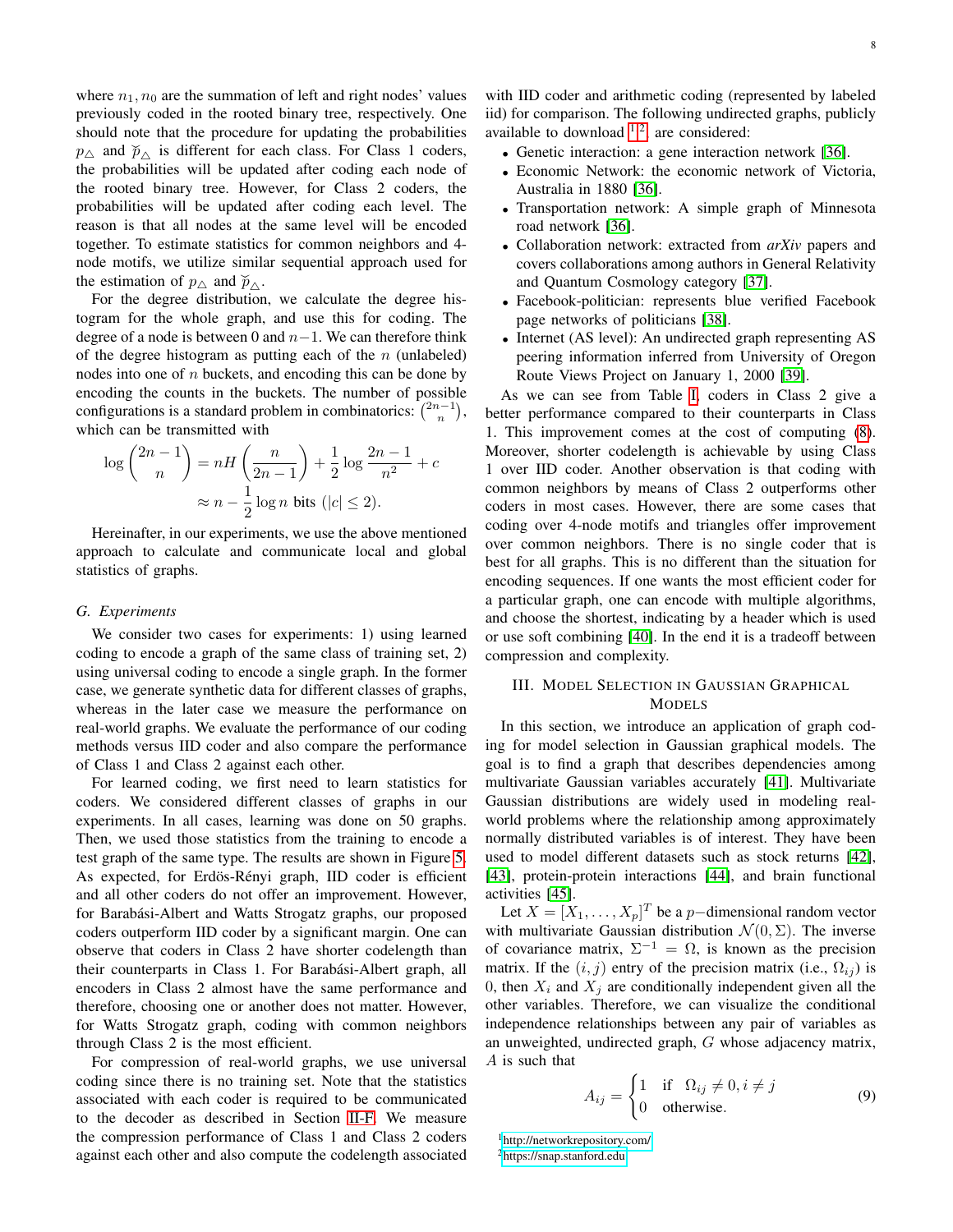<span id="page-8-0"></span>

Figure 5: Comparison of codelength associated with each coder for Erdös-Rényi, Barabási-Albert, and Watts Strogatz graphs. Left plots are for the graphs of variable size and the average degree of  $\langle k \rangle = \frac{n}{50}$ . Right plots are for graphs of the same size  $n = 1000$  and  $\langle k \rangle$  ranging from  $\frac{n}{100}$  to  $\frac{n}{5}$ . In Barabási-Albert graph, m denote the number of new edges added by each node. In Watts Strogatz, k is the number of nearest neighbors in the model and  $\beta$  refer to rewiring probability.

<span id="page-8-1"></span>

| Name                   | V    | E     | Labeled iid | IID coder |          | Class 1 |        | Class 2 |          |        |        |
|------------------------|------|-------|-------------|-----------|----------|---------|--------|---------|----------|--------|--------|
|                        |      |       |             |           | Triangle | ComNei  | 4-node | Degree  | Triangle | ComNei | 4-node |
| Genetic interaction    | 4227 | 39484 | 365599      | 317379    | 273444   | 235011  | 249467 | 280375  | 235787   | 206485 | 220191 |
| Economic network       | 1258 | 7513  | 61224       | 47592     | 49790    | 49597   | 46407  | 45500   | 44159    | 43996  | 40730  |
| Transportation network | 2642 | 3303  | 37937       | 35424     | 14619    | 14620   | 14596  | 12712   | 12530    | 12531  | 12540  |
| Collaboration network  | 5242 | 14496 | 164224      | 119038    | 60375    | 52041   | 66203  | 106215  | 53647    | 47320  | 60182  |
| Facebook-politician    | 5908 | 41729 | 423451      | 340070    | 222500   | 199514  | 206720 | 327203  | 195739   | 172386 | 179836 |
| Internet (AS level)    | 3570 | 7750  | 86206       | 47685     | 48266    | 46665   | 47222  | 31107   | 30469    | 29708  | 30897  |

Table I: Compression length (bits) for some real-world graphs. Labelled iid encodes the graph with its labels. Degree denote IID coder when we use it along degree distribution in Class 2. The best value for each case is boldfaced.

The graph  $G$  is known as the conditional independence graph. Its structure is determined by the sparsity pattern of Ω.

Often, we are interested in the problem of estimating  $G$ from N i.i.d observations. To do that, we need to estimate  $\Omega$ first. The problem is especially difficult when  $N < p$ . In this case, the maximum likelihood estimate does not exist. In most approaches, the estimator of  $\Omega$  contains a regularization term  $\lambda$ to 1) prevent overfitting, 2) control the sparsity of the estimated solution. A popular sparse estimator of the precision matrix is found by maximizing the  $L_1$ −penalized log-likelihood [\[41\]](#page-12-35), [\[16\]](#page-12-10), [\[46\]](#page-12-40)

<span id="page-8-2"></span>
$$
\max_{\Omega \succ 0} \text{ logdet } \Omega - \text{tr}(S\Omega) - \lambda \|\Omega\|_1,\tag{10}
$$

where S is the sample covariance matrix, and  $\lambda$  is the regularization parameter that controls sparsity. The performance of the estimator in [\(10\)](#page-8-2) is highly influenced by the selection of  $\lambda$ . Depending on the value of  $\lambda$ , the conditional independence graph can range from a dense graph for small values of  $\lambda$  to a graph with zero edges when  $\lambda$  takes large values. To find the best value of the regularization parameter  $\lambda$ , model selection techniques are being used.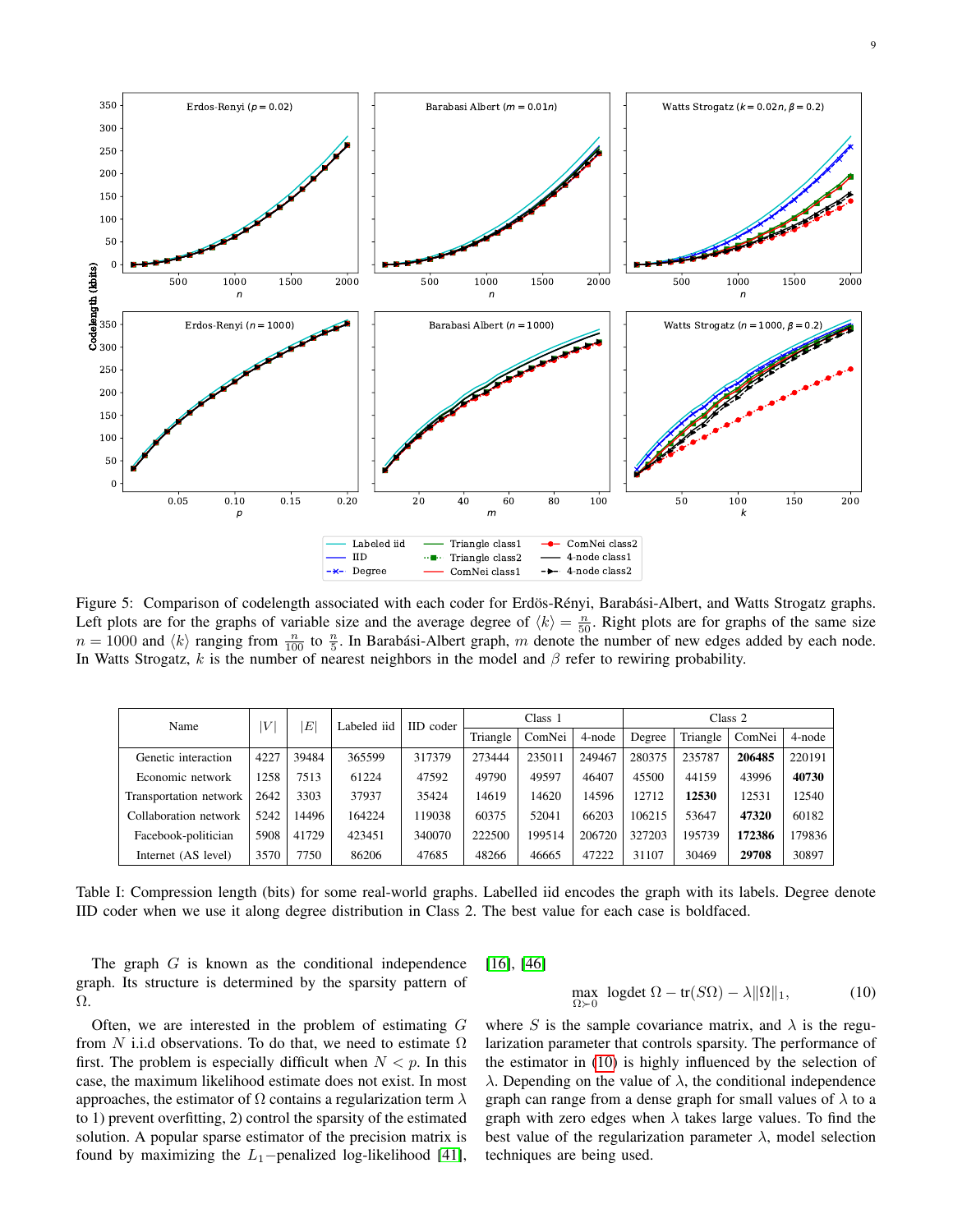We use the MDL principle and select  $\lambda$  that minimizes the sum of the description length of the conditional independence graph structure and data when encoded under that graph structure

$$
\arg\min_{\lambda} L(G_{\lambda}) + L(D|G_{\lambda}),\tag{11}
$$

where  $L(G_\lambda)$  is the description length of the conditional independence graph  $G_{\lambda}$ , and  $L(D|G_{\lambda})$  is the description length of data D when encoded with  $G_{\lambda}$ .

To compute the description length of the conditional independence graph,  $L(G_\lambda)$ , we first need to find the underlying conditional independence graph  $G_{\lambda}$ . By applying an estimator to the sequence of N i.i.d observations  $\{x_1, \ldots, x_N\}$  from p−variate Gaussian distribution, we obtain an estimated precision matrix  $\Omega$  for each realization of  $\lambda$ . We have dropped the explicit dependence on  $\lambda$  from  $\Omega$  and other  $\lambda$ -related precision and covariance matrices for the sake of simplicity of notation. In this paper, we use graphical lasso [\[41\]](#page-12-35), which is one of the most commonly used solvers of  $L_1$ −penalized log-likelihood in Gaussian graphical models. It is worth mentioning that our approach can be easily applied to any other estimator. The conditional independence graph  $G_{\lambda}$  is obtained from the estimated precision matrix  $\Omega$ . We then pick a graph coder described in Section [II](#page-1-1) to compute the description length of  $G_{\lambda}$ .

To compute the description length of the data,  $L(D|G_\lambda)$ , we face two challenges. The first challenge is to deal with real-valued data  $\{x_1, \ldots, x_N\}$  where lossless source coding is not generalized directly. Second, we have to encode the data based on the underlying conditional independence graph  $G_{\lambda}$ . To encode real-valued data, we assume a fixed-point representation with a (large) finite number,  $r$ , bits after the period, and an unlimited number of bits before the period [\[3\]](#page-11-2). Therefore, the number of bits required to represent data  $x$ according to the probability distribution function (pdf)  $f(x)$  is given by

$$
L(x) = -\log \int_{x}^{x+2^{-r}} f(t)dt \approx -\log (f(x)2^{-r})
$$
  
=  $-\log f(x) + r.$  (12)

Since we are only interested in relative codelengths between different models, the dependency on  $r$  cancels out.

The second challenge is how to encode the data with respect to  $G_{\lambda}$ . As mentioned, the data is generated by multivariate Gaussian distribution, which can be characterized by covariance matrix  $\Sigma$ . Since we do not have access to the true covariance matrix  $\Sigma$ , we can find an estimate  $\Sigma$  based on the sample covariance matrix S. It should be noted that the structure of  $\sum^{-1}$  should match with the structure of  $G_{\lambda}$ obtained from the previous step

<span id="page-9-1"></span>
$$
\begin{cases} \sum_{ij} = S_{ij} & \text{if } i = j \text{ or } A_{ij} \neq 0, \\ \sum_{ij}^{-1} = 0 & \text{otherwise.} \end{cases}
$$
 (13)

This problem is known as *matrix completion* problem [\[47\]](#page-12-41). Dempster in [\[48\]](#page-12-42), proved the existence and uniqueness of maximum likelihood solution for  $\Sigma$  when the sample covariance matrix  $S$  is positive definite. He presented a coordinate-descent algorithm to find the solution iteratively. It should be noted that the precision matrix obtained from the graphical lasso solution  $\hat{\Omega}$  is not necessarily equal to the inverse of estimated covariance matrix Σ.

Once we estimate .<br>Σ, we use predictive MDL [\[5\]](#page-11-4) to compute  $L(D|G_\lambda)$ 

<span id="page-9-0"></span>
$$
L(D|G_{\lambda}) = -\sum_{i=0}^{N-1} \log f\left(x_{i+1}|\hat{\theta}(x_1,\ldots,x_i)\right), \qquad (14)
$$

where  $f(\cdot|\cdot)$  is the conditional pdf and  $\hat{\theta}(x_1,\ldots,x_i)$  denote the maximum likelihood estimate of parameters, which in this case is the estimated covariance  $\sum$  obtained under  $G_{\lambda}$ . The codelength in [\(14\)](#page-9-0) is a valid codelength since it is sequentially decodable. Note that it does not work for the first few samples, as there is no estimate for  $\Sigma$ . Instead, we encode the first few samples with a default distribution, which is the same among different realizations of  $\lambda$ .

Finally, the best conditional independence graph structure  $G_{\lambda^*}$  is obtained by minimizing  $L(G_{\lambda}) + L(D|G_{\lambda})$  over  $\lambda$ . In the following, we present an algorithm to find the best graph model of data  $G_{\lambda^*}$  associated with  $\lambda^*$ .

<span id="page-9-2"></span>**Algorithm 5** Find the best graph model of data  $G_{\lambda^*}$  via graph coding

**Input:** Samples  $\{x_1, \ldots, x_N\} \sim \mathcal{N}(0, \Sigma)$  and regularization parameters  $\{\lambda_1, \ldots, \lambda_K\}.$ 

**Output:** Best graph model of data  $G_{\lambda^*}$ .

1: **for** Each realization of  $\lambda \in \{\lambda_1, \dots, \lambda_K\}$ . **do** 

- 2: Apply graphical model estimator to find  $\hat{\Omega}$  and build  $G_{\lambda}$  based on [\(9\)](#page-7-3).
- 3: Use any graph coder in Section [II](#page-1-1) to compute  $L(G_\lambda)$ .
- 4: Compute  $L(D|G_\lambda)$  via [\(14\)](#page-9-0) where  $\hat{\theta}(x_1,\ldots,x_i)$  denote  $\Sigma$  obtained from [\(13\)](#page-9-1).
- 5: Add up codelengths resulted from step (3) and step (4).
- 6: return  $G_{\lambda^*}$  associated with the shortest total codelength in step (5).

## *A. Experiments*

We tested our approach on both synthetic and real-world data. For synthetic data, we consider different conditional independence graph structures and the goal is to recover true conditional independence graph. For real-world data, we applied our approach to ECG data of a group of healthy subjects and a group of subjects with Kawasaki disease. We are interested to determine if there is any difference between the conditional independence graph of healthy group versus Kawasaki group.

We now provide simulation results on synthetic data generated from zero-mean multivariate Gaussian distribution with known precision matrix,  $Ω$ . We will compare the performance of graph coding methods against other methods in the recovery of conditional independence graph  $G$ . We use F1-score as a widely used metric in the literature. F1-score is the harmonic mean of precision and recall where the precision is the ratio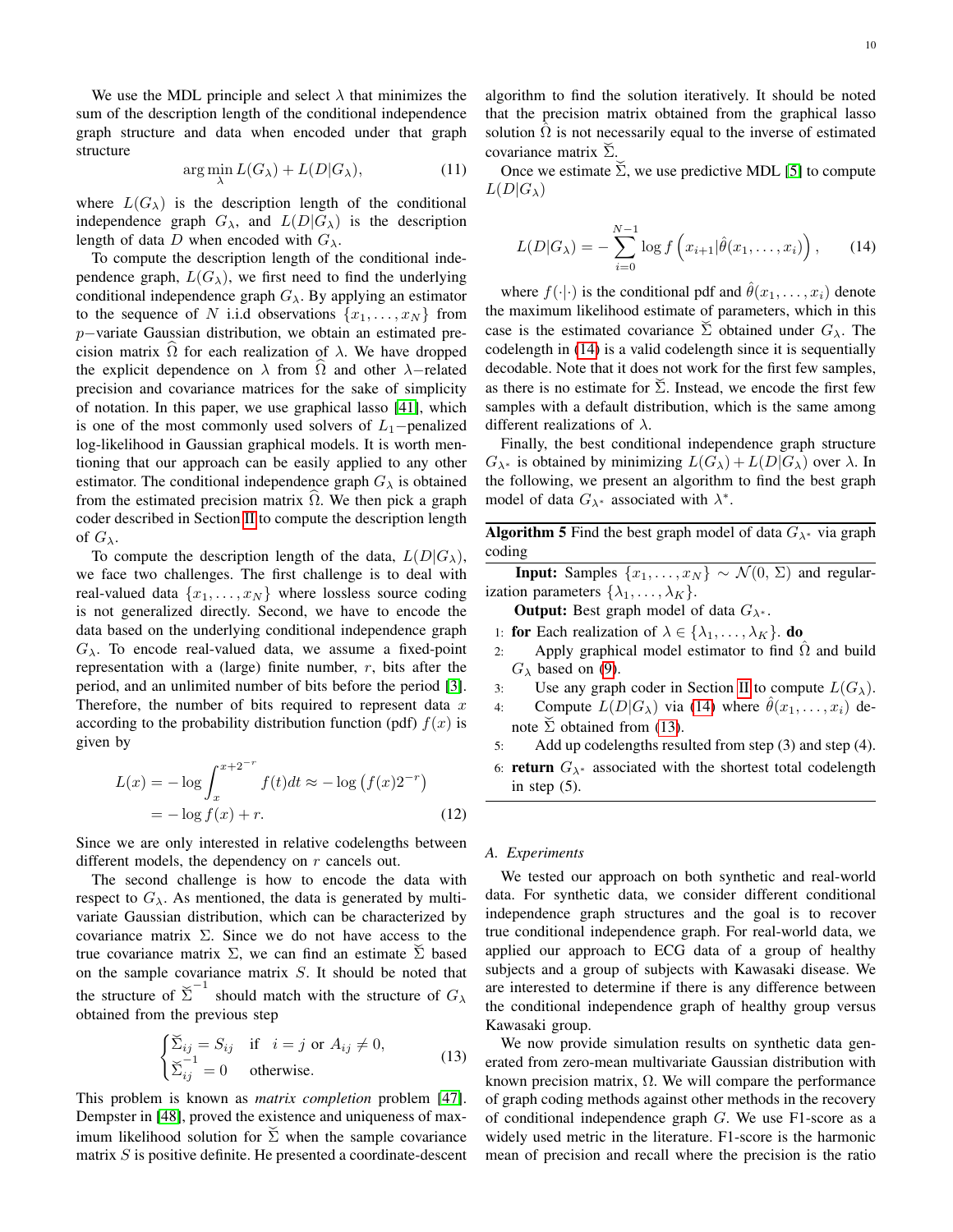of the number of correctly estimated edges to the total number of edges in the estimated conditional independence graph, and the recall is the ratio of the number of correctly estimated edges to the total number of edges in the true conditional independence graph [\[23\]](#page-12-17). We consider two cases: 1) the number of observations is larger than the number of variables,  $N > p$ , with  $N/p = 2$  and 2) the number of observations is smaller than the number of variables,  $N < p$ , with  $N/p = 0.5$ . The experiments were repeated for  $p = 100, 200$ . We applied the graphical lasso estimator described in [\[41\]](#page-12-35) for  $\lambda \in [0.01, 1]$ when  $N > p$  and  $\lambda \in [0.1, 1]$  when  $N < p$  to cover a wide range of structures from dense graphs to totally isolated nodes.

The reason for considering smaller range for  $N < p$  is the fact that the graphical lasso estimator does not converge for  $\lambda$  < 0.1 in our test cases. The values of  $\lambda$  are equally spaced apart with the step size of 0.01. Multivariate Gaussian data was generated with different precision matrix structures that have been frequently used as test cases in the literature [\[49\]](#page-12-43), [\[50\]](#page-12-44):

- Cycle structure with  $\Omega_{ii} = 1$ ,  $\Omega_{i,i-1} = \Omega_{i-1,i} =$ 0.5,  $\Omega_{1p} = \Omega_{p1} = 0.4$ .
- Autoregressive process of order one AR(1) with  $\Omega_{ii} =$ 1,  $\Omega_{i,i-1} = \Omega_{i-1,i} = 0.5.$
- Erdös-Rényi (ER) structure with  $\Omega_2 = \Omega_1 + \delta I_p$  where  $\Omega_1$  is a matrix with off-diagonal elements taking values randomly chosen from uniform distribution  $U(0.4, 0.8)$ with the probability of  $2/p$  and diagonal values set to zero. To keep  $\Omega_2$  positive definite, we choose  $\delta = \rho + 0.05$ where  $\rho$  is the absolute value of the minimum eigenvalue of  $\Omega_1$ . Here  $I_p$  is the identity matrix of size p.
- Hub structure with two hubs. First, we create the adjacency matrix A by setting off-diagonal elements to one with the probability of 0.01 and zero otherwise. Next, we randomly select two hub nodes and set the elements of the corresponding rows and columns to 1 with the probability of 0.7 and zero otherwise. After that for each nonzero element  $A_{ij}$ , we set  $A_{ij}$  with a value chosen randomly from uniform distribution  $U$  (−0.75, −0.25) ∪ (0.25, 0.75). Then, we set  $\Omega_1 = \frac{1}{2}(A + A^T)$ . The final precision matrix  $\Omega_2$  is obtained by  $\Omega_2 = \Omega_1 + \delta I_p$  with the same set-up as Erdös-Rényi structure.

Table [II](#page-11-5) and Table [III](#page-11-6) show the results of applying different methods to recover the conditional independence graph by applying graphical lasso as the estimator for  $N > p$  and  $N < p$ cases, respectively. To have a ground-truth for comparison, we provide the highest possible value for F1-score on the regularization path and show it in the column with name Optimum. For benchmark methods, we considered CV, BIC, and EBIC methods. The results for CV are given for 5-fold CV, and for EBIC method are given for recommended value of  $\gamma = 0.5$  [\[18\]](#page-12-12). The results for graph-coding methods are obtained by following the steps outlined in Algorithm [5.](#page-9-2) The values are the average of 50 Monte Carlo trials.

It can be seen that graph-coding techniques, i.e., columns named with IID, Class 1, and Class 2, outperform other methods in most of cases. Furthermore, F1-score associated with recovered conditional independence graph by these methods is so close to the optimum value on the regularization path. Among graph coding methods, we observed that coding with Class 1 and Class 2 coders give better performance than coding with IID coder in most of the cases. In addition, often times coders in Class 2 may offer a slight improvement over their counterparts in Class 1 coders. These findings confirm the necessity of having more advanced graph coders that reflect more information about the graph in their codelength.

We also tested our approach on a real-world dataset. This dataset contains extracted features from 12-lead ECG signals of a group of healthy subjects and a group of subjects with Kawasaki disease. All subjects are of age one to three years. The healthy group has 2492 samples and the Kawasaki group has 197 samples. This dataset was initially processed to select features with empirical distribution close to normal distribution. The reason is that the underlying assumption in Gaussian graphical models is that the data is normally distributed and this is also a key assumption for encoding data under our approach. After screening all features and selecting those with approximately normal distribution, we ended up with 30 ECG features. We applied our approach to find the graph model of data for each group of subjects when  $\lambda$  takes equally spaced apart values with the step size of 0.01 within the range  $[0.1, 1]$ . The results show that the graph model of healthy subjects differs from the graph model of subjects with Kawasaki disease as given in Figure [6.](#page-11-7) The features with a number from 1 to 12 (referring to the lead number) at the end of their name vary across different leads. The rest of features are the same across all leads. The conditional independence graph given by our approach for each group of subjects is the same across different graph coders. As it can be seen, the conditional independence graph of healthy subjects is sparser with only 87 edges compared to 115 edges in the conditional independence graph of Kawasaki subjects. Moreover, these two graphs share 65 edges.

## IV. CONCLUSION

<span id="page-10-0"></span>In this paper we developed some universal coders based on graph statistics for the compression of unlabeled graphs. We achieved this by first transforming graph structure into a rooted binary tree and showing that the compression of graph structure is equivalent to the compression of its associated rooted binary tree. Then, we used graph statistics to develop two main classes of graph coders. The first class uses graph motifs as local properties and the second class utilizes degree distribution as a global statistics along with graph motifs for coding. We introduced an application of graph coding for model selection in Gaussian graphical models.

For future work, we will extend this work in two directions. First is to extend graph compression to undirected graphs with attributes where graph topology will be utilized for the compression of structure and attributes. Second is to extend graph coding to directed graphs and using developed coders for data analysis purposes. Similar to undirected graphs, the idea is to transform directed graph into a rooted tree and encode nodal values on the rooted tree.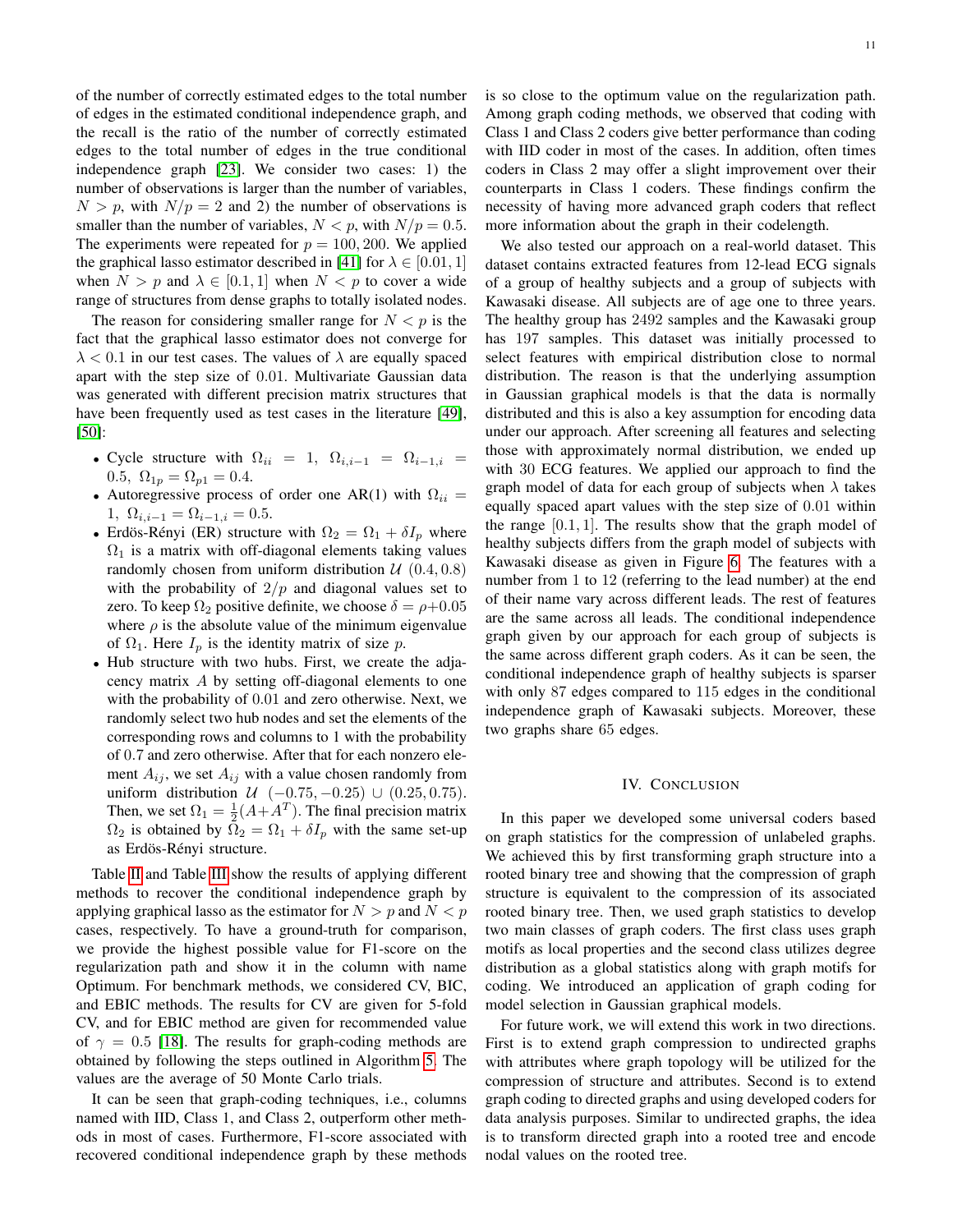<span id="page-11-5"></span>

| Type  | $\boldsymbol{p}$ | $\overline{N}$ | Optimum | Benchmark methods |            |             | <b>IID</b> | Class 1  |        |        | Class 2 |          |        |        |
|-------|------------------|----------------|---------|-------------------|------------|-------------|------------|----------|--------|--------|---------|----------|--------|--------|
|       |                  |                |         | CV                | <b>BIC</b> | <b>EBIC</b> |            | Triangle | ComNei | 4-node | Degree  | Triangle | ComNei | 4-node |
| Cycle | 100              | 200            |         | 0.26              | 0.64       | 0.75        |            | 0.99     | 0.99   |        |         |          |        |        |
| Cycle | 200              | 400            |         | 0.23              | 0.61       | 0.69        |            |          |        |        |         |          |        |        |
| AR(1) | 100              | 200            | 0.99    | 0.26              | 0.65       | 0.75        | 0.65       | 0.99     | 0.99   | 0.99   | 0.99    | 0.99     | 0.99   | 0.99   |
| AR(1) | 200              | 400            |         | 0.23              | 0.62       | 0.70        | 0.99       | 0.99     | 0.99   |        |         |          |        |        |
| ER    | 100              | 200            | 0.71    | 0.28              | 0.63       | 0.40        | 0.68       | 0.69     | 0.70   | 0.70   | 0.70    | 0.70     | 0.70   | 0.70   |
| ER    | 200              | 400            | 0.80    | 0.27              | 0.68       | 0.75        | 0.79       | 0.78     | 0.78   | 0.79   | 0.79    | 0.79     | 0.79   | 0.79   |
| Hub   | 100              | 200            | 0.50    | 0.23              | 0.48       | 0.01        | 0.47       | 0.48     | 0.48   | 0.48   | 0.49    | 0.49     | 0.49   | 0.49   |
| Hub   | 200              | 400            | 0.44    | 0.22              | 0.43       | 0.16        | 0.43       | 0.43     | 0.43   | 0.43   | 0.44    | 0.44     | 0.44   | 0.44   |

<span id="page-11-6"></span>Table II: F1-score of conditional independence graph recovery using different model selection methods. Results are the average over 50 replications when  $N > p$ .

| Type  | $\boldsymbol{p}$ | $\boldsymbol{N}$ | Optimum | Benchmark methods |            |             | <b>IID</b> | Class 1  |        |        | Class 2 |          |        |        |
|-------|------------------|------------------|---------|-------------------|------------|-------------|------------|----------|--------|--------|---------|----------|--------|--------|
|       |                  |                  |         | CV                | <b>BIC</b> | <b>EBIC</b> |            | Triangle | ComNei | 4-node | Degree  | Triangle | ComNei | 4-node |
| Cycle | 100              | 50               | 0.89    | 0.28              | 0.26       | 0.74        | 0.81       | 0.89     | 0.89   | 0.89   | 0.89    | 0.89     | 0.89   | 0.89   |
| Cycle | 200              | 100              | 0.97    | 0.23              | 0.29       | 0.69        | 0.76       | 0.96     | 0.96   | 0.96   | 0.97    | 0.96     | 0.96   | 0.96   |
| AR(1) | 100              | 50               | 0.89    | 0.27              | 0.25       | 0.74        | 0.81       | 0.89     | 0.89   | 0.89   | 0.89    | 0.89     | 0.89   | 0.89   |
| AR(1) | 200              | 100              | 0.97    | 0.23              | 0.28       | 0.69        | 0.73       | 0.95     | 0.95   | 0.97   | 0.97    | 0.96     | 0.96   | 0.97   |
| ER    | 100              | 50               | 0.54    | 0.28              | 0.26       | 0.40        | 0.47       | 0.49     | 0.49   | 0.49   | 0.36    | 0.46     | 0.46   | 0.45   |
| ER    | 200              | 100              | 0.66    | 0.29              | 0.34       | 0.63        | 0.63       | 0.64     | 0.64   | 0.64   | 0.58    | 0.63     | 0.63   | 0.63   |
| Hub   | 100              | 50               | 0.32    | 0.18              | 0.17       | 0.02        | 0.25       | 0.15     | 0.15   | 0.13   | 0.22    | 0.25     | 0.24   | 0.24   |
| Hub   | 200              | 100              | 0.31    | 0.15              | 0.20       | 0.03        | 0.25       | 0.13     | 0.13   | 0.13   | 0.26    | 0.27     | 0.27   | 0.27   |

Table III: F1-score of conditional independence graph recovery using different model selection methods. Results are the average over 50 replications when  $N < p$ .

<span id="page-11-7"></span>

Figure 6: Conditional independence graph of (a) healthy subjects, (b) Kawasaki subjects.

# **REFERENCES**

- <span id="page-11-0"></span>[1] Yongwook Choi and Wojciech Szpankowski. Compression of graphical structures: Fundamental limits, algorithms, and experiments. *IEEE Transactions on Information Theory*, 58(2):620–638, 2012.
- <span id="page-11-1"></span>[2] C. Steinruecken. Compressing sets and multisets of sequences. *IEEE Transactions on Information Theory*, 61(3):1485–1490, March 2015.
- <span id="page-11-2"></span>[3] Jorma Rissanen. A universal prior for integers and estimation by minimum description length. *The Annals of statistics*, 11(2):416–431, 1983.
- <span id="page-11-3"></span>[4] Jorma Rissanen. Modeling by shortest data description. *Automatica*, pages 465–471, 1978.
- <span id="page-11-4"></span>[5] Jorma Rissanen. Stochastic complexity and modeling. *The annals of statistics*, pages 1080–1100, 1986.